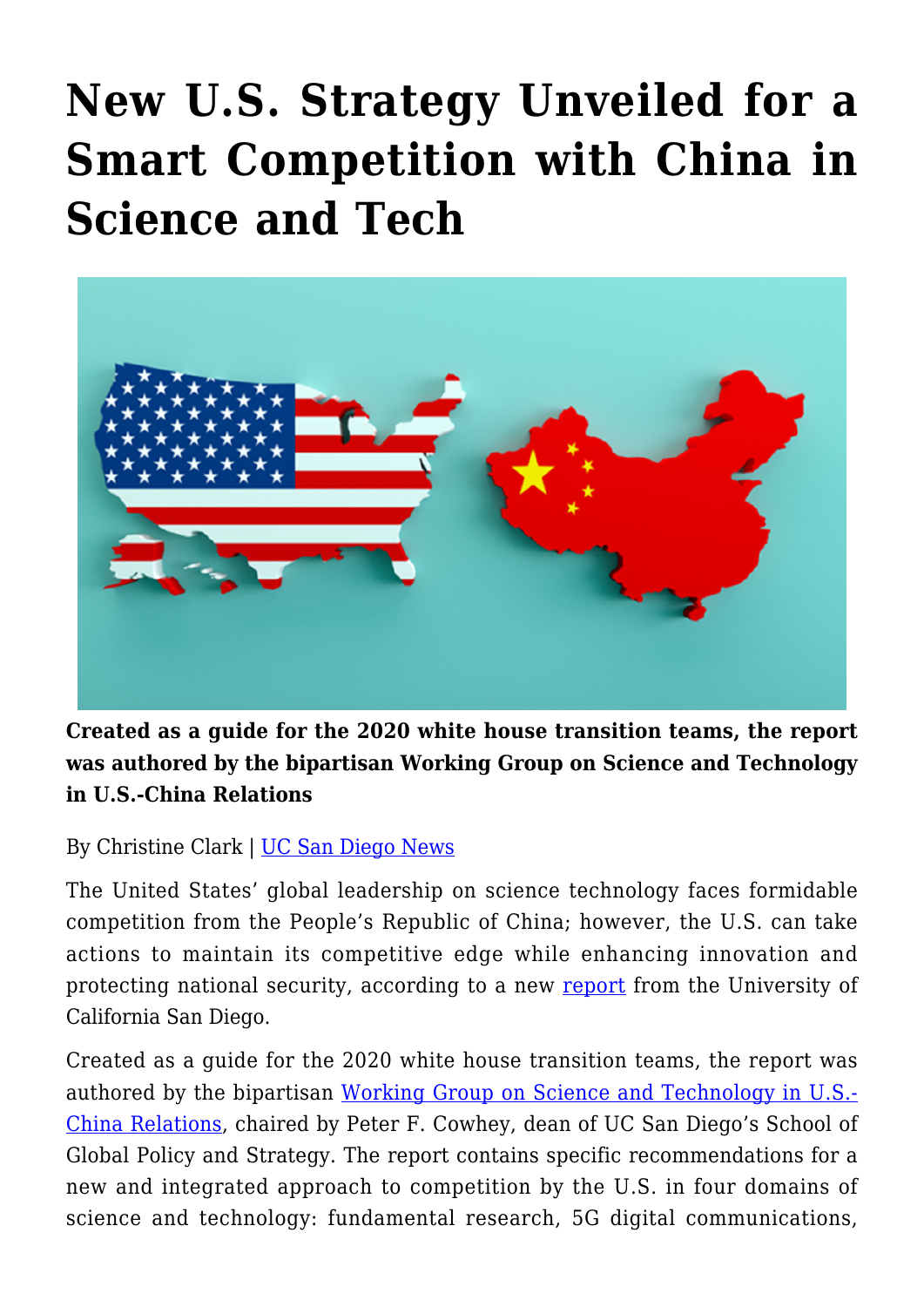artificial intelligence and biotechnology.

The working group recommends the U.S. approach to a smart competition be based on three complementary objectives: 1. Bolster U.S. investment in our own innovation capacities to stay competitive and secure. 2. Preserve openness to ensure a steady flow of much-needed global talent into the U.S. and 3. Tighten targeted measures for risk management to address security threats and minimize costs to the U.S.

The analysis re-examines conventional wisdom held by many 'inside the beltway' to assess what is the best way for our country to compete with an increasingly more capable China, according to Cowhey who presented the report at a Nov. 16 press conference.

For example, Cowhey points to the U.S. competition with Huawei in the area of 5G. "The discussion in Washington is frequently about the early leadership of Huawei and radio access equipment," he said. "This leadership is real, and it poses some real security issues; however, with 5G technology continually evolving, the U.S. should adopt a forward-looking strategy to enable a variety of new entrants to enter the 5G innovation space successfully."

Some members expressed concern about the Chinese firm's ability to quickly scale up, given its dominant position in network equipment. But Cowhey added that overreaction to security threats, such as Huawei's technology, with restrictions on cross-border collaboration and immigration undermine American innovation.

The report commends the great strides China has made in science and technology while raising an alarm on how China's pursuit to become a high-tech superpower is linked to, and an enabler of, its quest for domestic control, regional dominance and global deference. "Though the desire to develop China through innovation is legitimate, many of the ways in which the Chinese government uses technology concern the U.S. and other nations that hold liberal views of human rights and fair competition," said Susan Shirk, a member of the working group and chair of UC San Diego's 21st Century China Center. "However, policymakers need to keep the huge benefits of U.S.-China collaboration in mind for solving the world's pressing medical and public health problems, which is critical amidst the global COVID-19 pandemic."

Organized by the UC San Diego 21st Century China Center, the working group